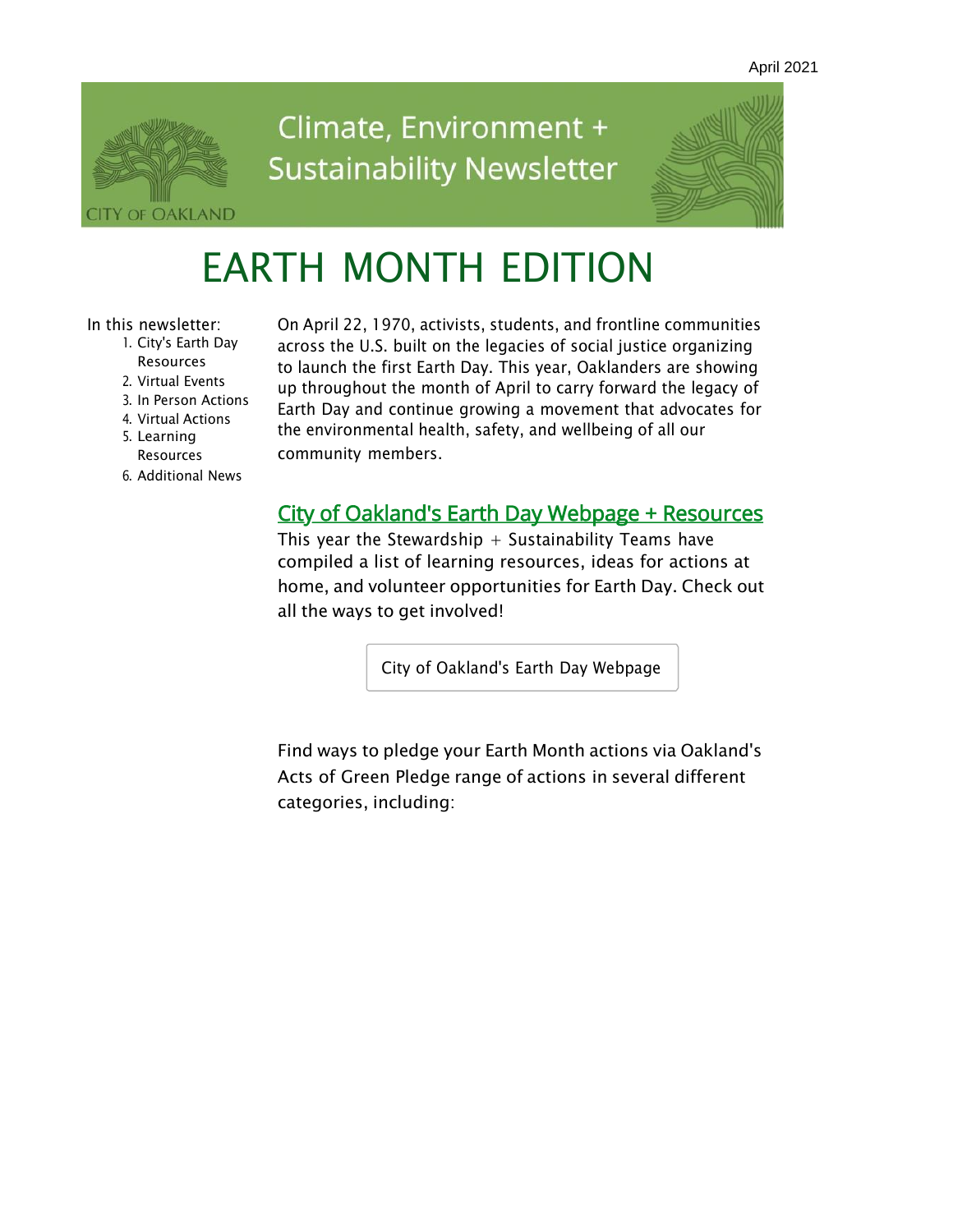

- Climate Action
- Gardening
- Pollution Prevention
- Water Conservation
- Zero Waste

Acts of Green [Pledge](https://survey123.arcgis.com/share/8aa0cbaa141c4923b90656d7c3726d3c)

Find further reading, resources and information from this newsletter compiled on Oakland's Earth Day At Home Resources Page.

At Home Events  $+$  [Actions](https://www.oaklandca.gov/resources/earth-day-2021-resources)

Connect to Oakland Stewardship's Volunteer Hub this month to find local ways to get involved in COVID-safe opportunities.

Report Your [Volunteer](https://oakland-volunteer-community-oakgis.hub.arcgis.com/pages/oakland-earth-day-2021-hub) Actions

The draft Local Hazard Mitigation Plan is available for publiccomment now through April 26! Review it here. Please address all written comments to Jessica Feil, Emergency Services Manager, via e-mail to [jfeil@oaklandca.gov.](mailto:jfeil@oaklandca.gov)

[Review](https://cao-94612.s3.amazonaws.com/documents/2021-04-09_OaklandHMP_PublicReviewDraft.pdf) the Draft LHMP

# EARTH MONTH EVENTS

This year there are more ways than ever to gather, engage and learn while staying safe amidst the ongoing COVID-19 pandemic. Select from a wide range of virtual events being hosted in honor of Earth Month.

*Please note that not all events are hosted by the City of Oakland.*

### **Celebrate Earth Month with**

#### **StopWaste!**

In celebration of Earth Month this year, StopWaste is bringing together a series of events in collaboration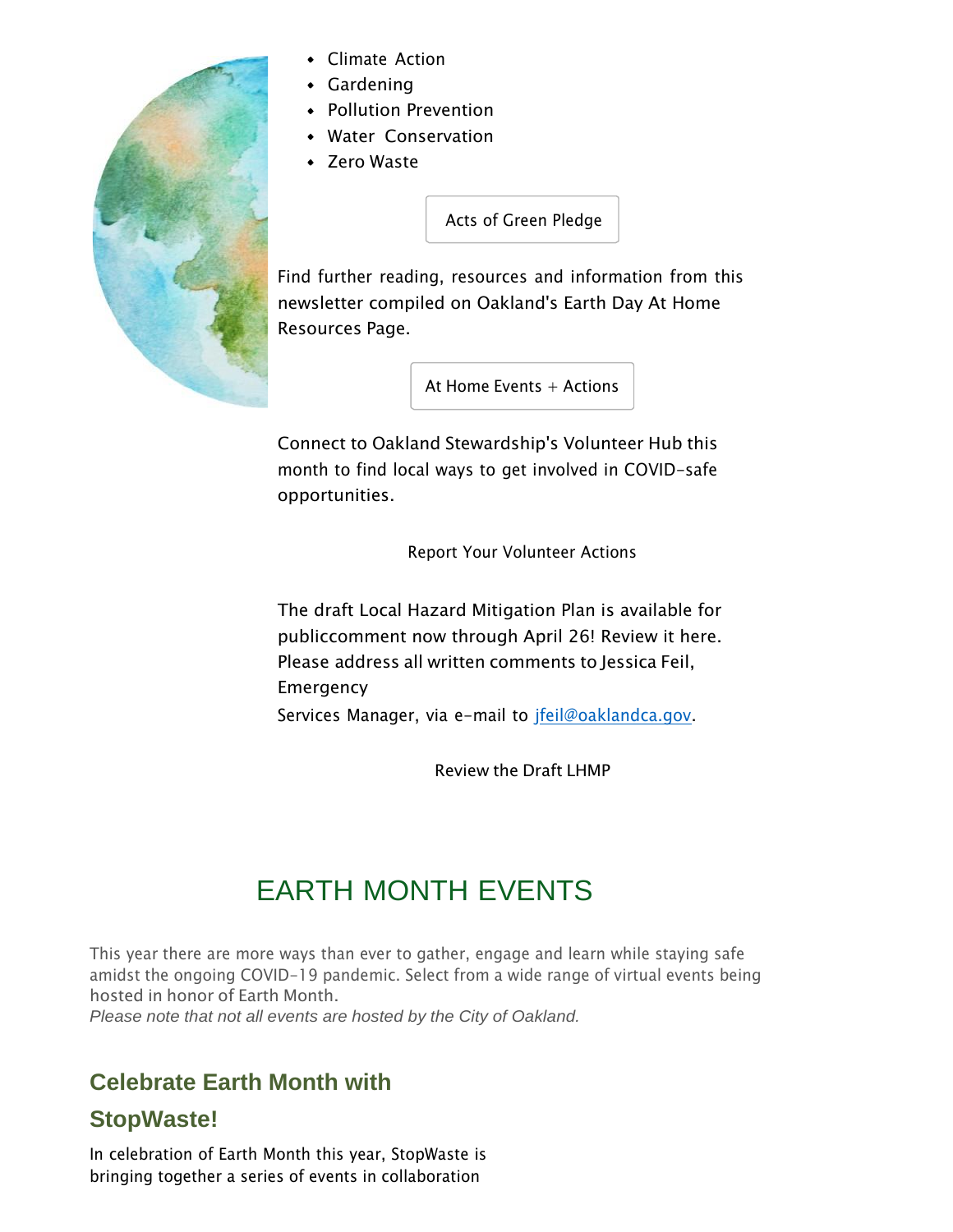with cities and partners throughout April. Whether you're interested in electrifying your home, reducing food or clothing waste, or build healthy soil, there's something for everyone! Find events and resources here: [www.stopwaste.org/earth-day.](https://urldefense.proofpoint.com/v2/url?u=http-3A__www.stopwaste.org_earth-2Dday&d=DwMFAg&c=6ZboKdJzR8nZOqwBjhPnCw&r=jN2W7rA8V4JR3z2GF2xi7ATVi6Su_Fk-TWuodQ37nSQ&m=2JwerY13432iX5HJN0B44KkoMp3TB3_QJ58ZJFqnyHw&s=Qb5uYLwdfIMvva_NCiIutwsx_xyTECFXbhsAfPtzenU&e)

#### **Drive Electric Earth Month**

Join Plug [In America](https://pluginamerica.org/) and the [Electric Auto Association](https://www.electricauto.org/) for a national campaign of free events throughout the month of April to share information about electric vehicles! Attend a virtual or COVID-safe in-person event to learn helpful about a variety of electric vehicle topics. RSVP for an [event today](http://driveelectricearthday.org/) and you'll be entered to win a \$250 Visa gift card!





### EARTH MONTH CALENDAR

Saturday, April 17th StopWaste Earth Day Kick Off: (Re) Imagine Our World Together Saturday, April 17, 2021 | 10am-2pm [Register](https://forms.office.com/Pages/ResponsePage.aspx?id=2HwTd62DSUaIGt-8OLdWaAkRVYd6S0BGuF9-jV7YUC9UN0Y3NVZYNE5VSzY5VDhLNUs1WFZFNDhOMS4u) by April 14th

#### *This event is specifically geared towards youth + students!*

Get ready to hear stories of action and inspiration from guest speakers including youth leaders, climate & social justice activists, and more. Collectively explore how we are (re)imagining our world for a healthier and just world and leave with your next steps to take action.

Earth Week (Re)Generation Talks Join youth-led discussions each day throughout Earth Week on a range of environmental and climate topics.

**Monday, April 19th, 2021 | 5-6 pm** Rebuilding & Redesigning Healthier Communities **Tuesday, April 20th, 2021 | 5-6 pm** Regenerative Schools: Water & Soil Wednesday April 21st, 2021 | 5-6 pm Regenerative Schools: Community Food Systems Thursday, April 22nd, 2021 | 5-6 pm Art in Action: We are the (Re)Generation Friday, April 23rd, 2021 | 5-6 pm Art in Action: May the 4Rs Be With You Art Celebration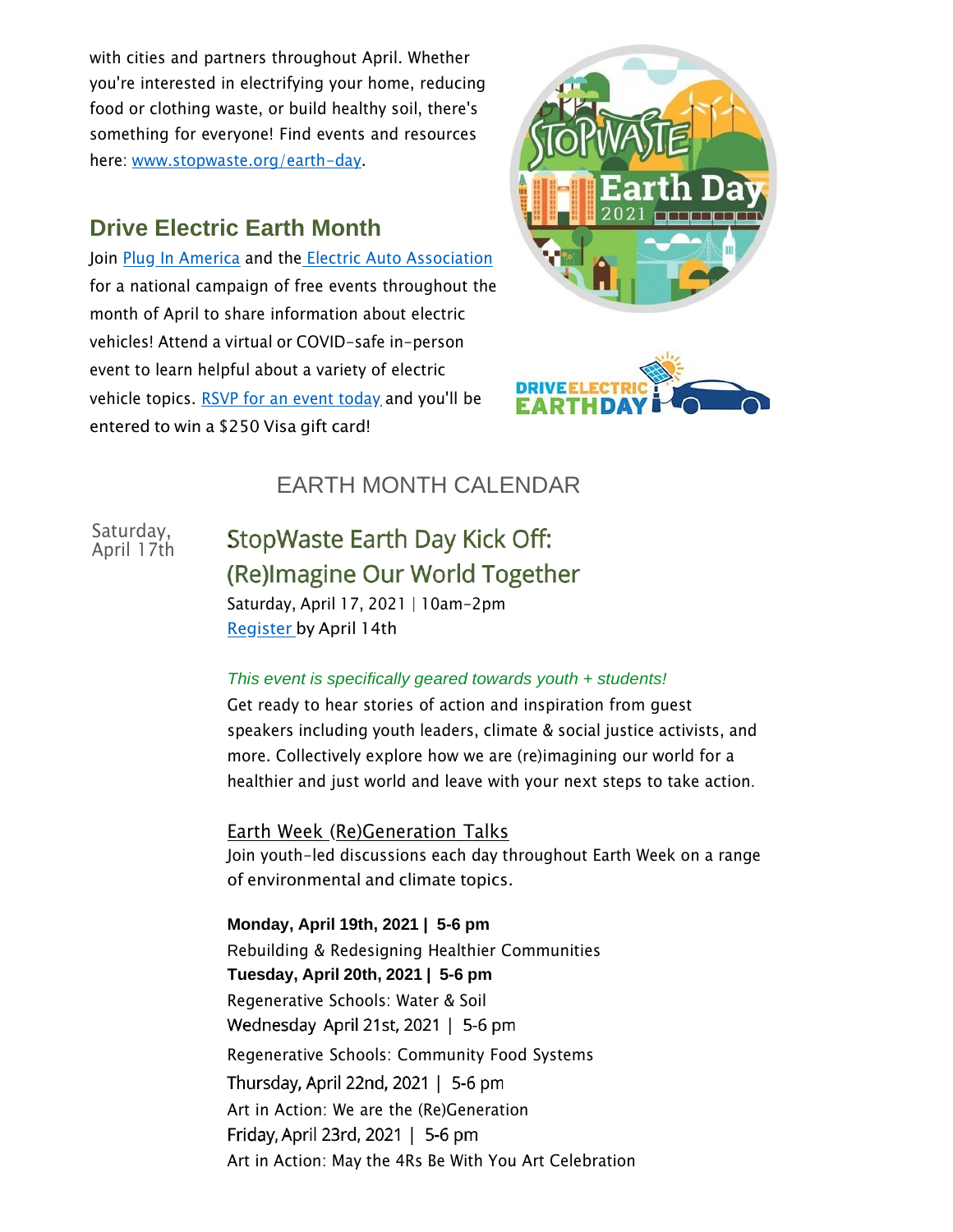*Hosted by the StopWaste Schools Team (AKA League of 4Rs Action Heroes)*

Tuesday, April 20th

### Healthy Cooking For You and the Planet

Tuesday, April 20th | 6-7 pm

#### [Register](https://stopwaste.zoom.us/webinar/register/WN_VCvtkMrfR3O9cmHZ_sEI8w) Here

Join this fun and interactive virtual event to hear from two professional chefs on how you can cook delicious meals that are good for both you and the planet. Chef Rachelle Boucher of [Kitchens](https://www.kitchenstolife.com/) to Life and StopWaste Food Waste [Prevention](https://endsandstems.com/) Partner, Chef Alison with **Ends &** Stems, will team up to cook a zero-waste and [emissions-free](https://endsandstems.com/) meal using seasonal ingredients. Along the way, learn practical tips for meal shopping, prepping, and storage to reduce food waste and receive information on how you can improve indoor air quality and receive rebates by upgrading to a high-end induction cooktop.

#### *Hosted by StopWaste*

#### Thursday, April 22nd

# **Everything You Should Know About Home Energy in 30 Minutes**

April 22 | 5:30pm - 6:30 PM



**Everything You Should Know About** Home Energy in 30 **Minutes** April 22nd | 5:30-6:30 pm [Register](https://www.eventbrite.com/e/everything-you-should-know-about-home-energy-in-30-minutes-tickets-145955080575) Here Learn about how government policy and the energy market are changing your energy bill, the best

way to address energy costs in your home, and how to make your home healthier and more comfortable. Choose from a range of breakout rooms to learn more about the programs and resources that best fit your situation. For more information about the Bay Area Regional Energy Network programs, visit [www.bayren.org.](https://www.bayren.org/)

*[Registra](https://www.eventbrite.com/e/todo-lo-que-usted-debe-saber-acerca-de-la-energia-en-el-hogar-en-30-minutos-tickets-147726805853) aquí para este evento en español. Hosted by BayREN*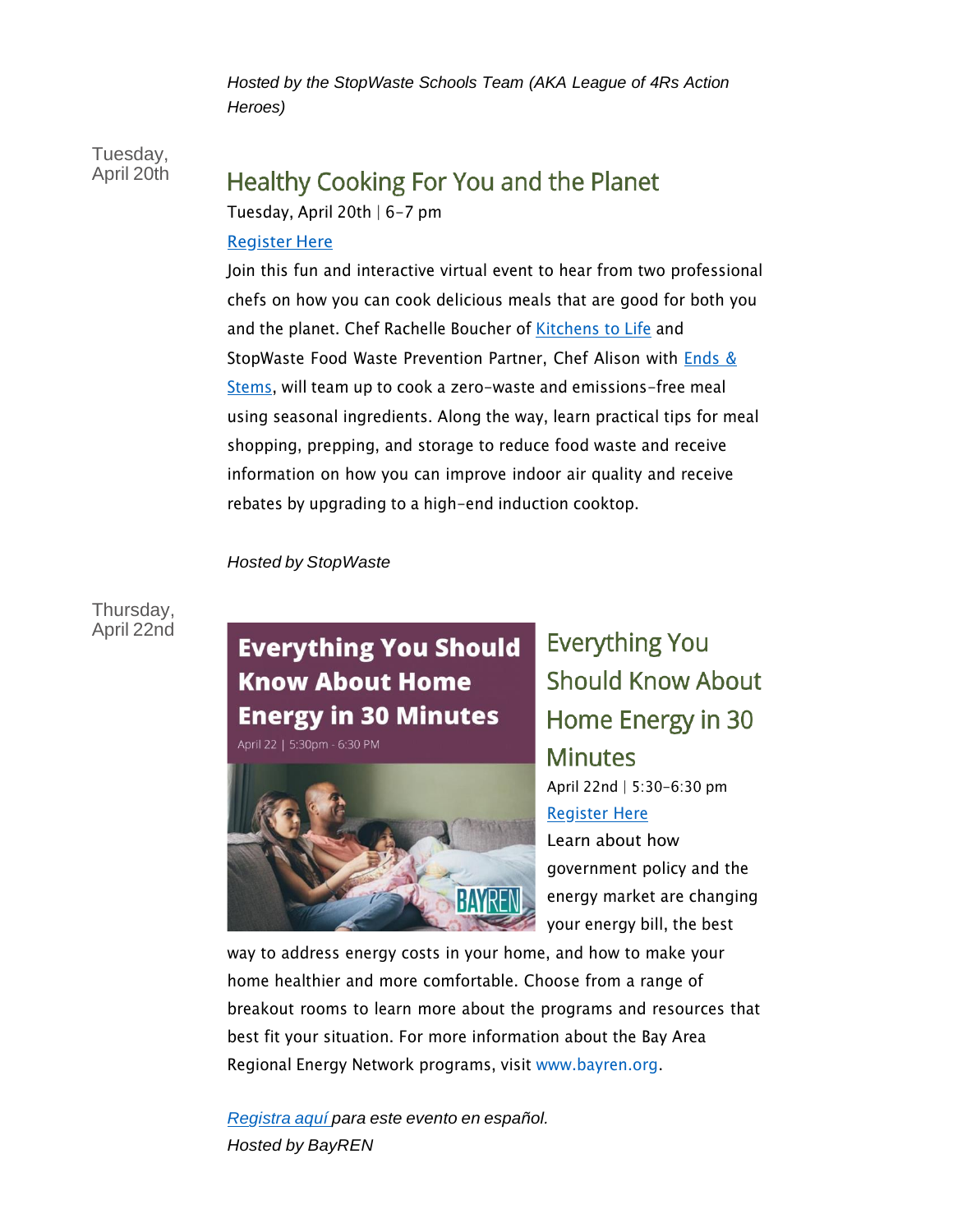### Rotary Nature Center Friends Clean Up

April 22nd, April 24th, & April 25th

April 22nd, April 24th + April 25th, 2021 Join the Rotary Nature Center for a day of trash clean up and yard work at the Rotary Nature Center grounds and the Sailboat House Marsh. To participate, please contact Katie Noonan at [ktnoon@aol.com.](mailto:ktnoon@aol.com)

### Lake Clean-up with the Lake Merrit Institute

Saturday, April 24th

April 24th, 2021 | 9 am

Come join the Lake Merritt Institute for a COVID-safe in-person clean up day! To participate, please email Lake Merritt Institute Director James Robinson at [lmi@netwiz.net](mailto:lmi@netwiz.net) to reserve your spot. Volunteers will be deployed in groups of 10 or less and must follow all public health guidelines.



#### Earth Day: Drive-Clean-A-Thon Webinar

April 24th, 4-5 pm

#### [Register](https://www.mobilize.us/driveclean/event/380699/?force_banner=true&share_context=event_details&share_medium=copy_link) Here

You do small things to help the environment, but when you switch to driving electric or riding an e-bike, it's a BIG action that improves air quality and cools the planet. You can even cut your carbon footprint in half! At the Drive-Clean-A-Thon event, EV and e-bike experts will share their unbiased expertise. Everyone will learn how to save time, money, and the planet and they'll see, hear, and feel why their next vehicle will be electric. [Register today](https://www.mobilize.us/driveclean/event/380699/?force_banner=true&share_context=event_details&share_medium=copy_link) for Drive Clean Bay Area's Special Earth Day Webinar, and then invite a friend! *Hosted by Drive Clean Bay Area*

Saturday, April 24th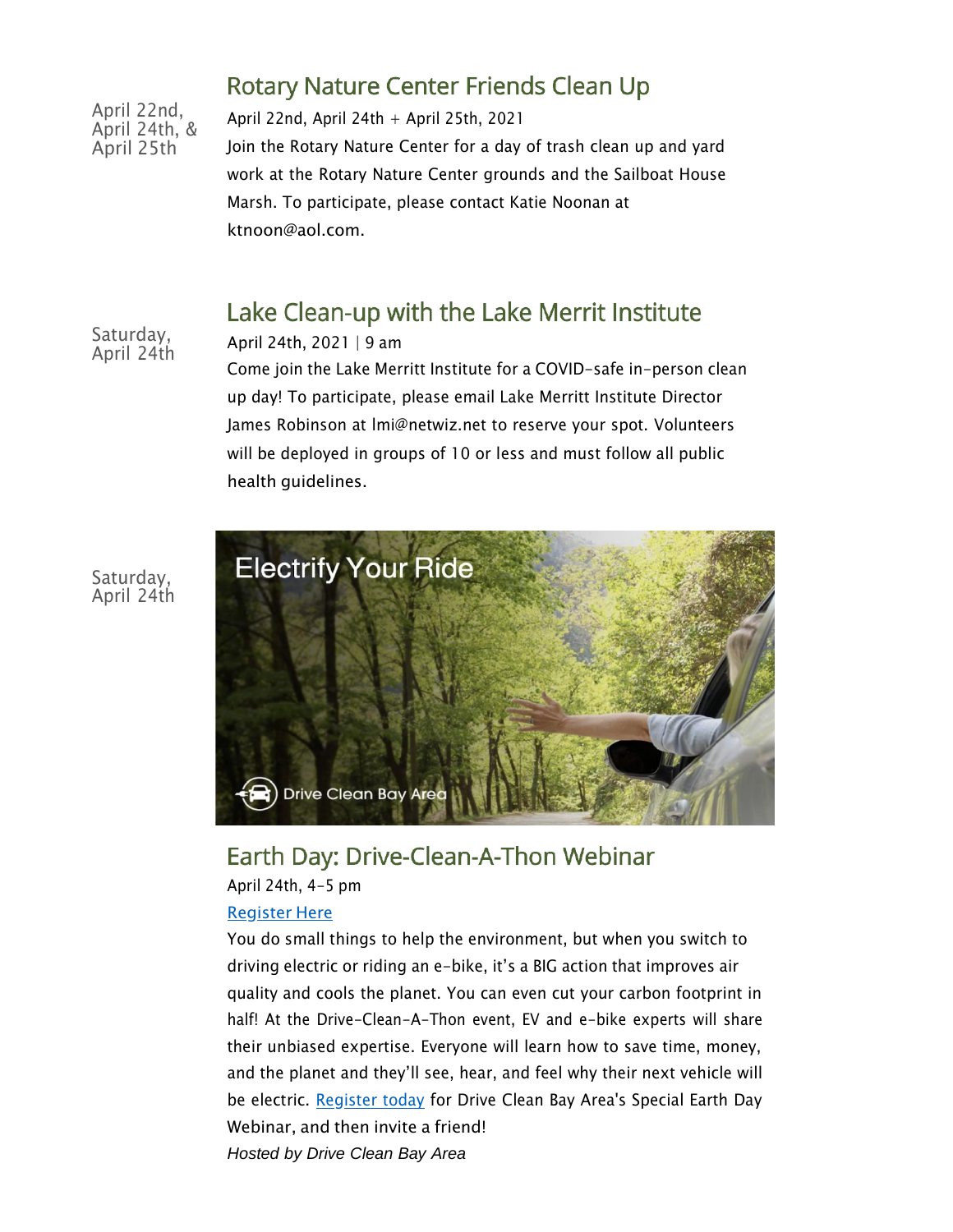## IN PERSON ACTIONS + VOLUNTEER **OPPORTUNITIES**

Explore options for safely engaging outdoors with your community for Earth Month.

### Friends of Sausal Creek Volunteer Calendar

Browse the wide range of volunteer opportunities offered by the Friends of Sausal Creek. Help out on a Native Plant Nursery Workday, Pollinator Garden Volunteer Day or Creek Clean Up Day, amidst other projects. Check out the full volunteer [calendar here.](https://www.sausalcreek.org/event-calendar) For general information about volunteering, questions or ideas please call 510-501-3672 or email [coordinator@sausalcreek.org.](mailto:coordinator@sausalcreek.org)

### **Keep Oakland Beautiful Grants**

Keep Oakland Beautiful gives out small grants of up to \$800 every year. Individuals or community groups can apply for a grant to help fund a project that helps keep Oakland clean, green and beautiful, and brings people together in public space. Successful past projects have included park and open space clean-up and beautification projects; planting community gardens; little free libraries; graffiti removal and murals; and litter container tile mosaics. To learn more about requirements, FAQ and past award projects, visit the KOB [website.](https://www.keepoaklandbeautiful.org/kob-small-grant-program.html)

### **2021 Small Grant** applications are open!



Application period is now open until May 31, 2021 Fill out the application now.

### **Adopt A Drain Today!**

Help reduce flooding and keep trash out of our waterways by adopting a storm drain in your neighborhood and keeping it clear of debris. [Ad](https://oakland-volunteer-community-oakgis.hub.arcgis.com/pages/adopt-a-drain)opt a drain [today.](https://oakland-volunteer-community-oakgis.hub.arcgis.com/pages/adopt-a-drain) Public Works provides tools, supplies, and debris pick-up support to Adopt a Drain volunteers.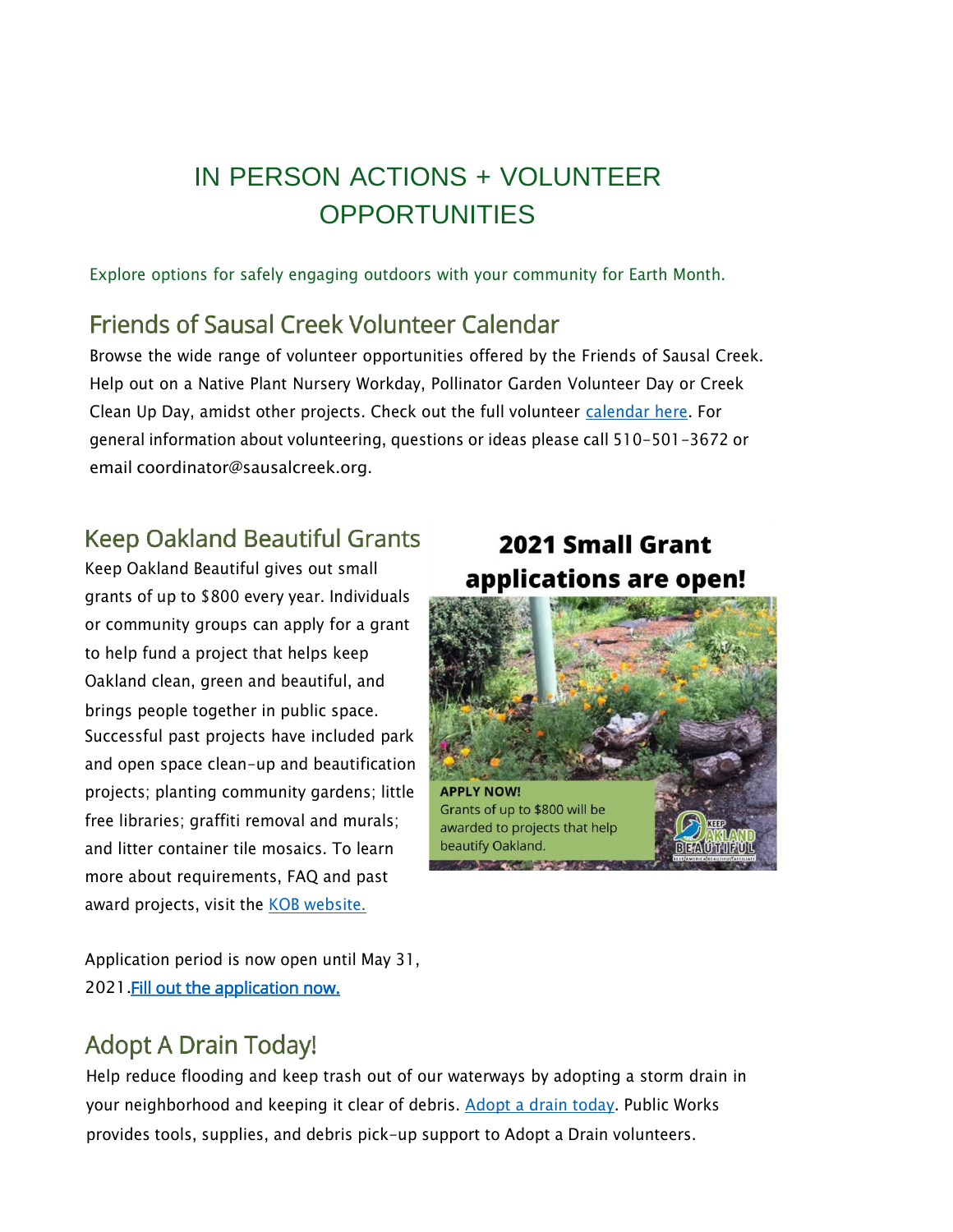Remember, "Clear the drain before the rain" and report storm drain maintenance needs to Oak311.

### Be #OaktownPROUD

Help Prevent and Report Illegal Dumping in your Neighborhood The City of Oakland launched #OakPROUD, a campaign for and by Oaklanders, to reduce unlawful dumping and improve our neighborhoods. Access free Oaktown PROUD programs and services such as annual bulky pickup, safe hazardous materials disposal at 2100 E. 7th Street, reporting to OAK311, and more. For additional information, visit [www.oaktownproud.com.](http://www.oaktownproud.com/)



### **COVID Protocols for Volunteers**

Review and follow [Volunteer Guidelines & Waiver with COVID-19 safety requirements,](http://www.oaklandca.gov/resources/public-works-volunteer-guidelines) available in English, Spanish and Chinese. Be safe & follow [Alameda](http://covid-19.acgov.org/index.page) County Health Orders whenever venturing outside!

# VIRTUAL ACTIONS

There are many ways to take action from home this year. Explore virtual challenges and find ways to honor your local environment while connecting to fellow Earth Day communities!

### **Bay Area City Nature Challenge 2021**

April 30th - May 3rd, 2021

#### Sign Up [Here](https://www.inaturalist.org/projects/city-nature-challenge-2021-san-francisco-bay-area) - Starting April 30th

Help document the incredible biodiversity of the Bay Area by making observations of WILD organisms in any of the nine counties that touch SF Bay. Sign up via [iNaturalist,](https://www.inaturalist.org/projects/city-nature-challenge-2021-san-francisco-bay-area) photograph wild organisms in your environment, and upload them starting April 30th. Keep checking back to learn more about what trainings, events, scavenger hunts, and more.

### **Climate Rise**

Saturday, April 24th, 2021

#### [Register](https://support.climateride.org/index.cfm?fuseaction=donorDrive.event&eventID=751) Here

Join Climate Rise, the virtual rally for our planet! Show your solidarity by taking on your own unique and creative challenge. You can celebrate Earth Day with a planet-loving project like cleaning up a local trailhead or challenge yourself to ride, run, bake, or learn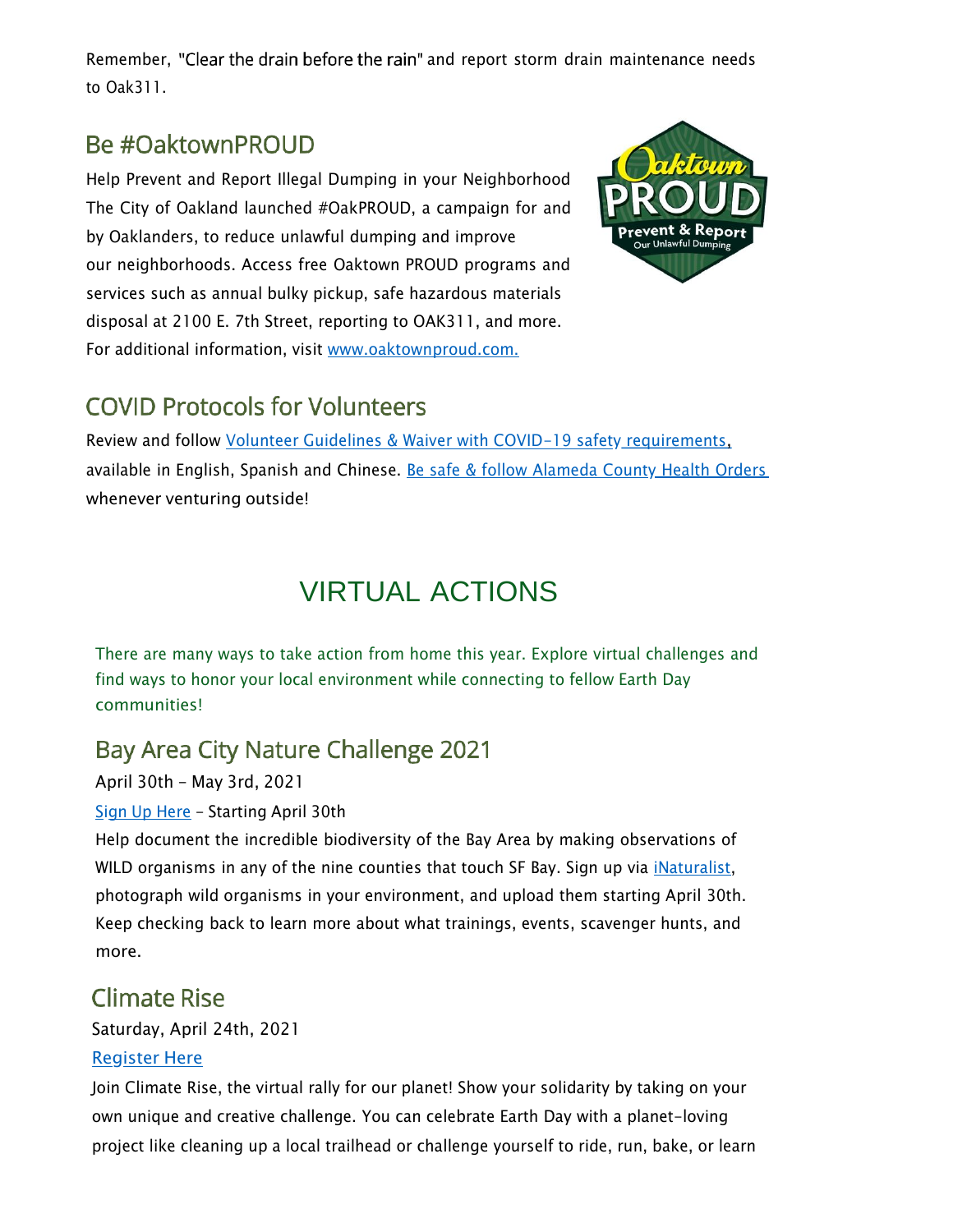a new song! Take a day to walk a hundred laps around your garden or spend a week volunteering – the challenge is up to you. Use your challenge to raise funds for GRID Alternatives (or a number of other worthy organizations) and find your way to address the climate crisis.

### Take Part in the Earth Month DrawDown Challenge!

April 1st - April 30th, 2021

#### [Register](https://ecochallenge.org/global-ecochallenges/) Here

Help combat the climate crisis by taking action on the 80 most substantive solutions to climate change. Dedicate your Earth Month to Drawdown Eco-Challenge. To explore upcoming Eco Challenges and register, click [here.](https://ecochallenge.org/global-ecochallenges/)

#### *Hosted by [Eco-Challenge](https://ecochallenge.org/about/change-model/)*

### **Clean Up Your At Home Energy Use**

Transitioning to clean energy is one of the most powerful actions community members can take to help reduce greenhouse gas emissions, clean up our communities' air, and protect our planet's environment. Take action this month:

1. Learn about how to cut down your home energy waste [here.](https://environmentamerica.org/feature/ame/its-time-take-charge)

2. Talk to a BayREN home energy advisor to identify the smartest cost-saving energy upgrades for your home: [details](http://bayrenresidential.org/) here.

3. Make the small switch to create a big impact and upgrade your electricity bill to 100% clean energy: click [here.](https://ebce.org/change-my-plan/)

# ADDITIONAL EDUCATIONAL RESOURCES

Want to dive into more Earth Day resources? Explore some highlighted information below.

#### Earth Day Reading List

Interested in more reading on Earth Day? Check out this [list of books](https://oaklandlibrary.org/blogs/advice-for-readers/great-reads-earth-day?_ga=2.65836205.2098663654.1617816594-1301160109.1617816594) compiled by the Oakland Public Library.

#### Understanding Oakland's 2030 Equitable Climate Action Plan

This Earth Day, take some time to learn about how Oakland's 2030 Equitable Climate Action Plan is structured and how it's helping the City reach its greenhouse gas emission reduction goals. View the presentation [here.](https://www.oaklandca.gov/projects/2030ecap) Read the 2030 ECAP here.

#### Resources on Gardening  $+$  Composting from StopWaste

Find resource guides, events and information on everything you need to know to build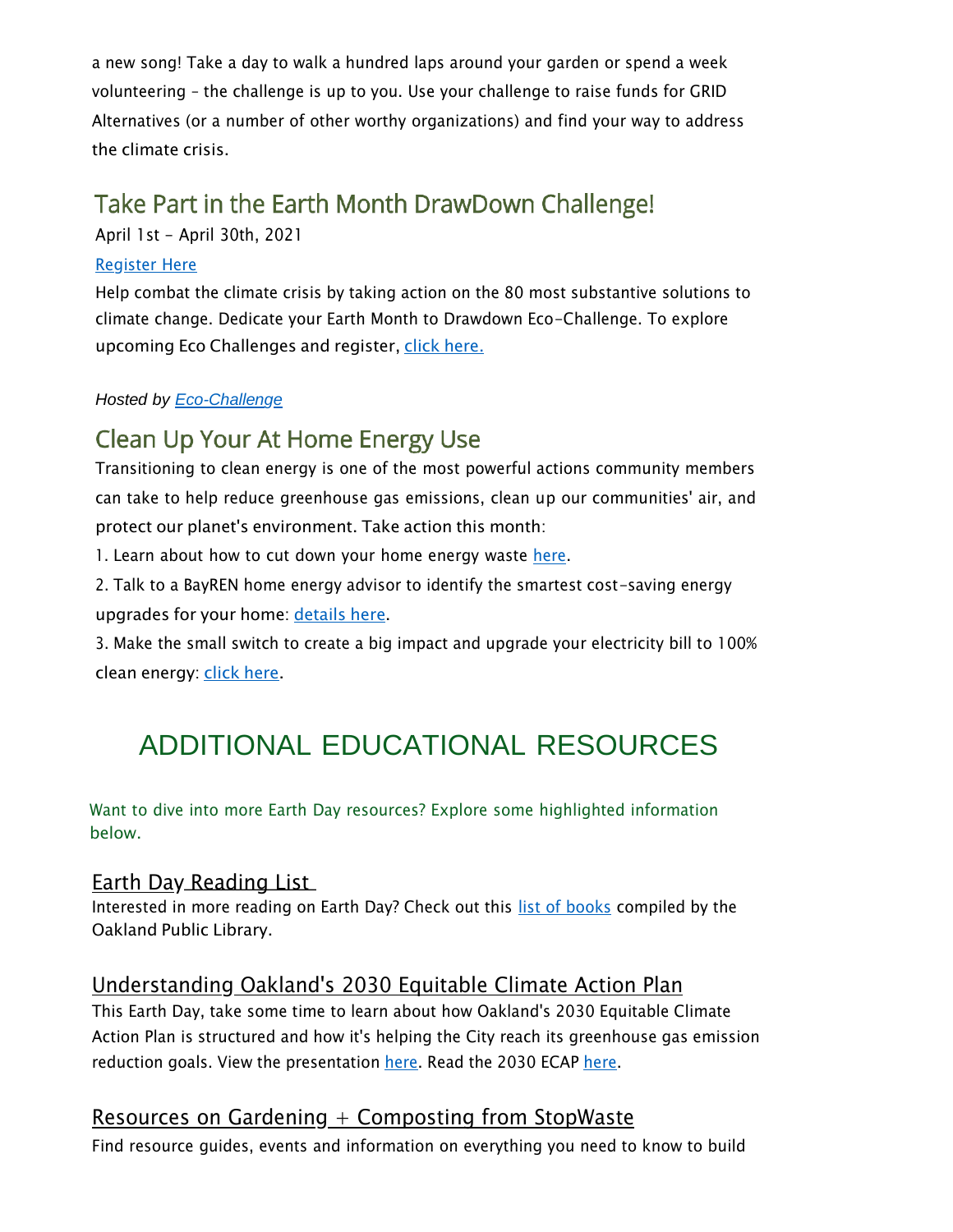your garden! Learn what carbon farming is, start your own compost pile and read how to create healthy soil. Explore the **StopWaste Home [Gardening](https://www.stopwaste.org/at-home/home-gardening) website**.

#### Test Your Recycling Knowledge with the Oakland Recycles Game

You may think you know what items go in which bin, but this game will put those skills to the test! See if you know how to correctly sort your recycling, compost and trash in this fun [game.](https://oaklandca.recycle.game/)

#### Calculate Your Climate Footprint

How many planets would it take to [sustainably](https://www.footprintcalculator.org/) support your lifestyle? Calculate your climate [footprint](https://www.footprintcalculator.org/) here, and learn what changes you can make to help live a more climate sustainable life!

#### Water Conservation  $+$  Protection

Learn about water conservation and available rebates via East Bay Municipal Utility District's water [webpage.](https://www.ebmud.com/water/conservation-and-rebates/) Read more about how your actions can help protect our local waterways [here.](https://www.cleanwaterprogram.org/residents/home-maintenance.html)

#### Learn About Oakland's Communities Emergency Response Team

Emergency response preparation and climate actions go hand in hand. This Earth Month, learn about the role human-induced climate change plays in natural disasters and how we can all take action to address some of the root causes of many of these events. Sign up for [Oakland's](https://www.oaklandca.gov/services/readyoakland) acts of Green Pledge and learn more about Oakland's [Communities](https://www.oaklandca.gov/services/readyoakland) Emergency Response Team to help Oakland prepare for and respond to natural disasters.

### ADDITIONAL NEWS

### **Provide Input on the 2021 Local Hazard Mitigation Plan!**

The [draft](https://www.oaklandca.gov/documents/city-of-oakland-draft-2021-2026-hazard-mitigation-plan) Local Hazard Mitigation Plan now [available](https://www.oaklandca.gov/documents/city-of-oakland-draft-2021-2026-hazard-mitigation-plan) for your review and input. The 14-day public comment period begins on April 12 and ends on April 26. Please address all written comments to Jessica Feil, Emergency Services Manager, via email to [jfeil@oaklandca.gov.](mailto:jfeil@oaklandca.gov) All comments received after April 26 will be addressed as part of the more comprehensive update to the Safety Element and as part of the